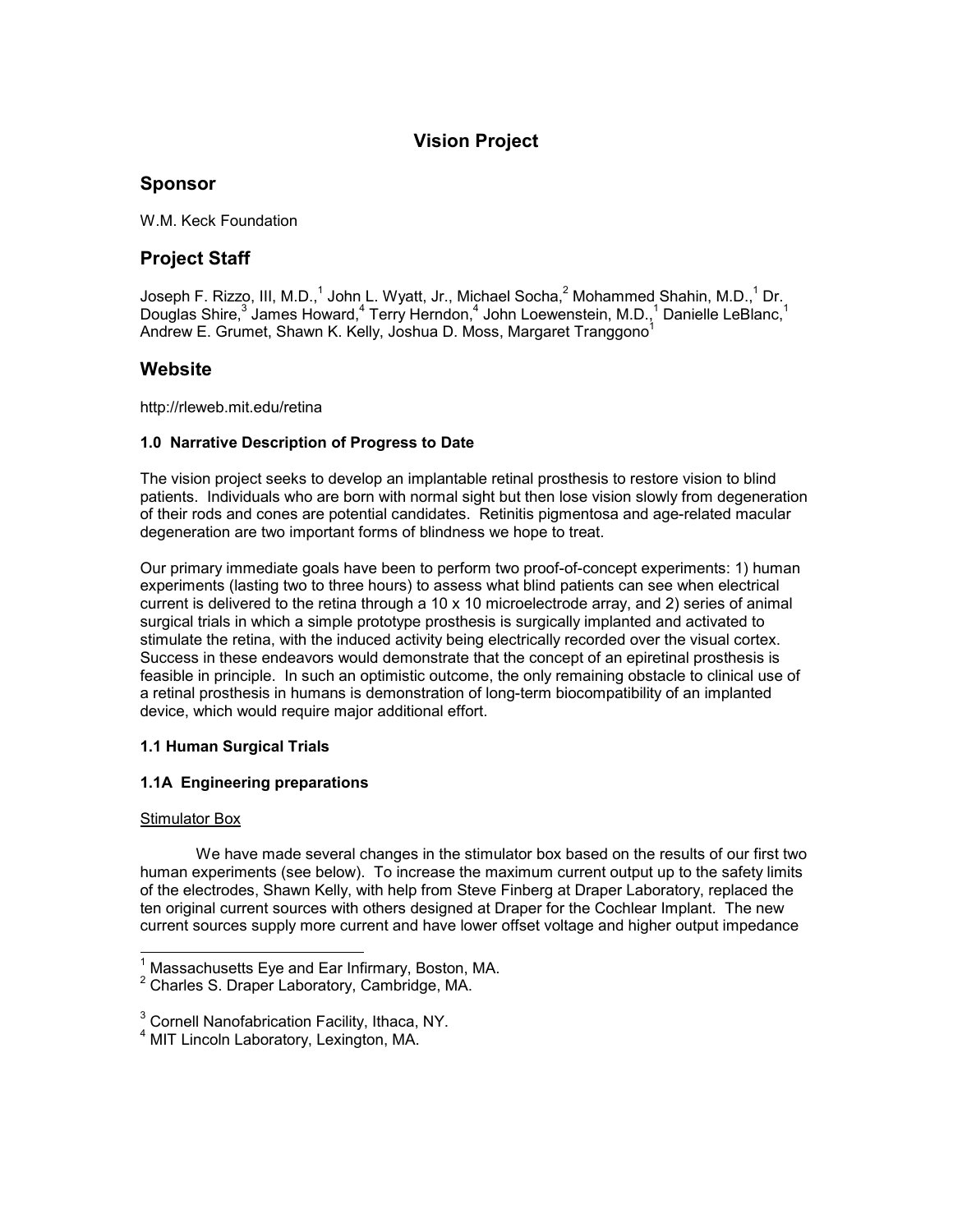than our original ones. The new current sources require different power supplies. Therefore several different sets of batteries are used, and the power regulators have been redesigned.

 After the second human experiment we decided to increase the maximum pulse duration the box could supply. Mr. Kelly altered the digital control hardware in the box to allow more flexibility in pulse widths, pulse width ratios, stimulation frequencies, and other timing parameters. We are pleased that the stimulation box performed as expected in each of the three human trials to date.

# Microelectrode Array

 Based on the results of the first human surgical trial, we decided to redesign the polyimide electrode array to include monopolar electrodes that would be used in conjunction with a return electrode placed remotely on the patient's arm. Furthermore, the size of these electrodes was greatly increased, to 400 microns in diameter. The purpose was to compare our results with those obtained by the Hopkins group using similarly sized (but non-microfabricated) electrodes and to enable gross two-point discrimination experiments during surgery. Dr. Douglas Shire microfabricated these new arrays at the Cornell Nanofabrication Facility. They worked well during surgery without electrical failure or detectable damage to the patients' retinas.

 While microelectrode failure had not occurred during our early human trials, we felt it prudent to conduct a series of experiments to determine any failure mechanisms of the microfabricated electrodes under conditions of current overstress and over-oxidation. We found the iridium layer on the electrode surface could be completely consumed during oxidation, leading to cracking of the oxide surface. The solution is simply to have a sufficient margin of extra iridium, so that some remains after the oxidation has been completed to the desired charge capacity. We also found that electrodes overstressed with electric current in bipolar mode gave rise to micro electroplating of the surface material to nearby return electrodes, eventually resulting in an open circuit.

The microelectrodes were overstressed by Prof. Wyatt at MIT and the materials analysis was done by Dr. Shire at Cornell. These tests gave an accurate quantitative measure of the allowable oxidation and allowable current for these electrodes and help us ensure against decomposition of the electrode arrays during or in preparation for surgical trials.

### Single-Needle Electrode

 For the second human surgical trial we decided to first use a narrow platinum/iridium single needle electrode to verify electrically induced perception before making a larger incision to place the microelectrode array on the retina. These needle electrodes were coated at the tip with a chromium/iridium metallization, which we subsequently oxidized to increase the charge capacity.

## **1.1B Human test results**

Within the last year we have performed three human surgical trials in which we electrically stimulated the retina while the patients were awake but anesthetized. Our primary goals were to: 1) obtain activation thresholds with the different sized electrodes; 2) perform twopoint discrimination experiments and 3) achieve visual perceptions with geometric detail. Positive outcomes in these three areas would suggest that long-term retinal stimulation might provide "useful" vision to a blind patient, perhaps by allowing them more independent mobility. All three experiments were performed without harm to the patient or a change in their visual status. All patients had end-stage retinitis pigmentosa with the ability to see only motion of a hand in the eye chosen for experimentation.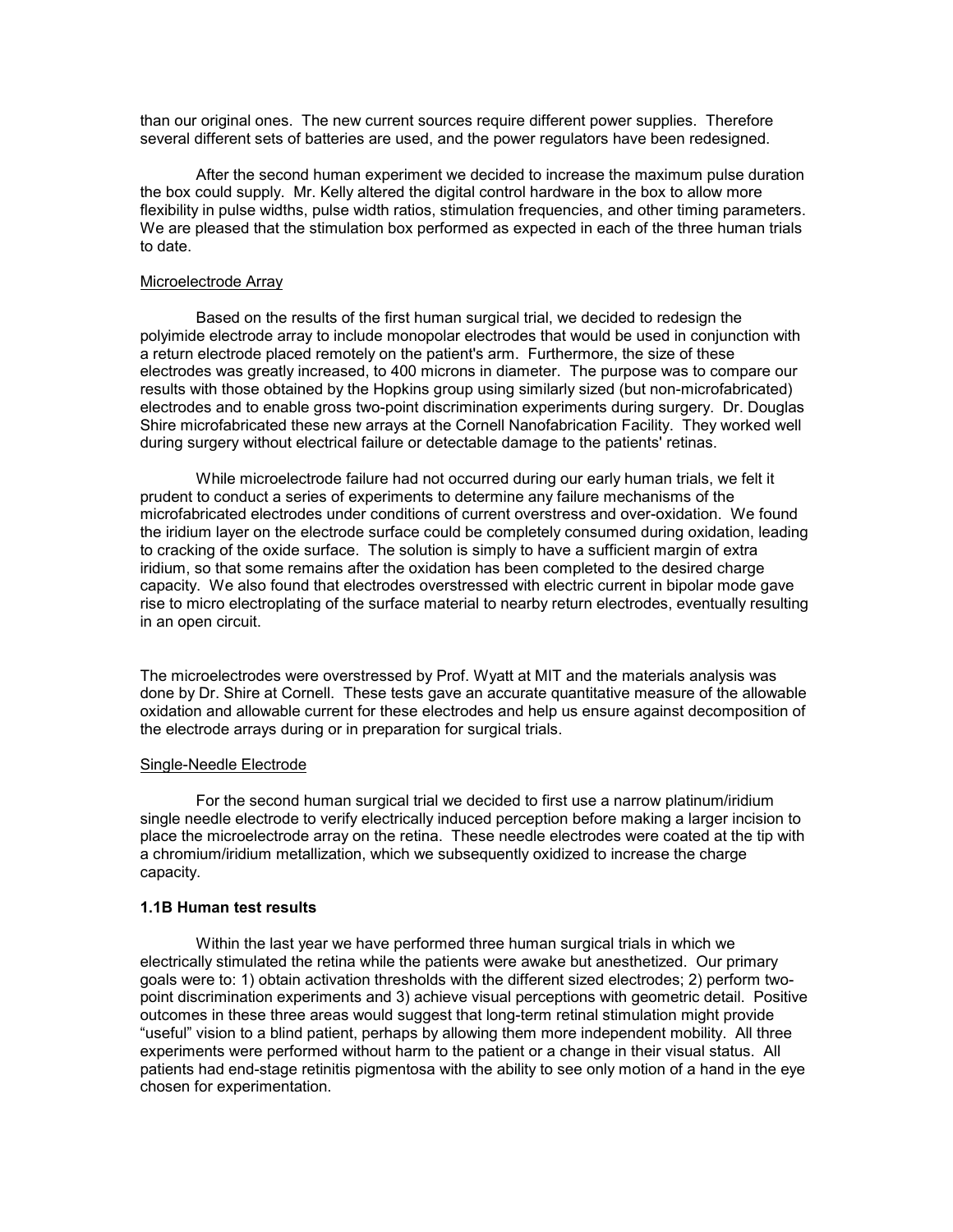# First Surgery

Retinal stimulation was performed by passing electrical current through a microfabricated electrode array (100 electrodes) placed on the retinal surface. This was the first time that any research group tried to place a microfabricated device on the human retina. Our stimulating electronic system (build by Shawn Kelly, see above) worked as planned, providing accurate charge, real-time evidence that the desired charge was being delivered to the electrode array and relative ease of use. The stimulator was designed to deliver charge up to the acceptable limit for platinum electrodes, which we assumed would be used in the first test. However, in the months prior to the first experiment Doug Shire successfully built iridium electrodes on the array, which we oxidized and used for the surgery. We chose to carry out the surgery despite the fact that the stimulator could not deliver the full charge allowed for iridium primarily because we thought that available charge would be adequate (based upon animal tests and other considerations).

Outcome: Our volunteer reported seeing "faint, barely perceptible" spots of light in response to 6 of our 12 bipolar stimulations, and 1 of 12 monopolar stimulations. No geometric images were detected.

Conclusions: The following is a list of considerations that might have limited our results: 1) Retinal degeneration was too far advanced.

2) Electrical overstimulation of the retina, producing neural fatigue.

3) Larger currents are needed to get a repeatable response.

4) Anesthetic medication impaired retinal responsiveness.

5) Surgical trauma (in some non-obvious way) impaired retinal responsiveness.

6) The stimulus frequency; total length, polarity or some other parameter was inadequate.

7) Failure to preselect volunteers with extraocular electrical stimulation to determine if any perceptions would occur in advance of intraocular stimulation testing.

8). Ambient light affected the response.

9) Patient's unfamiliarity with phosphenes: exposure over hours or days might produce better results.

10) Existence of a leakage path for current, reducing current delivery to retina.

Plans for improvement: Factors that seemed most likely to have caused the sub-optimal results were modified. They included: 1) redesign and building stimulator box to provide charge up to the limit for oxidized iridium electrodes; 2) plan to begin the next experiment with a handheld single monopolar electrode (400 µm diameter) to scan the retina for more responsive regions; 3) redesign of the microfabricated electrode array to contain two electrodes center geometries (400 µm center in addition to the 40 µm center in the original design) to permit threshold comparisons of the larger electrode size between the hand-held electrode held positioned slightly above the retina) vs. the array placed in contact with the retina (see above for additional comments about changes in the electronics and electrode array).

### Second Surgery

Roughly 50 stimulation trials were conducted using a hand-held single monopolar electrode. The second-generation stimulator box was used to deliver greater charge than could be used in the first experiment (see above under "stimulator box" for details).

Outcome: The patient reported vague responses ("circle", "something real dim") to a small percentage of electrical stimulation trials. The responses occurred almost exclusively at higher currents, in the milliamp range. We performed six control trials in which electrical stimulations (17) were interwoven with negative (i.e. no electrical current) control tests (7). In one instance he reported a "light circle – real dim, dim" with a negative control test. We did not place the microfabricated electrode array into his eye because only meager perceptual responses were obtained with the large hand-held electrode, which was positioned over much of the central and peripheral retina and around the optic nerve. It was anticipated that the array would not yield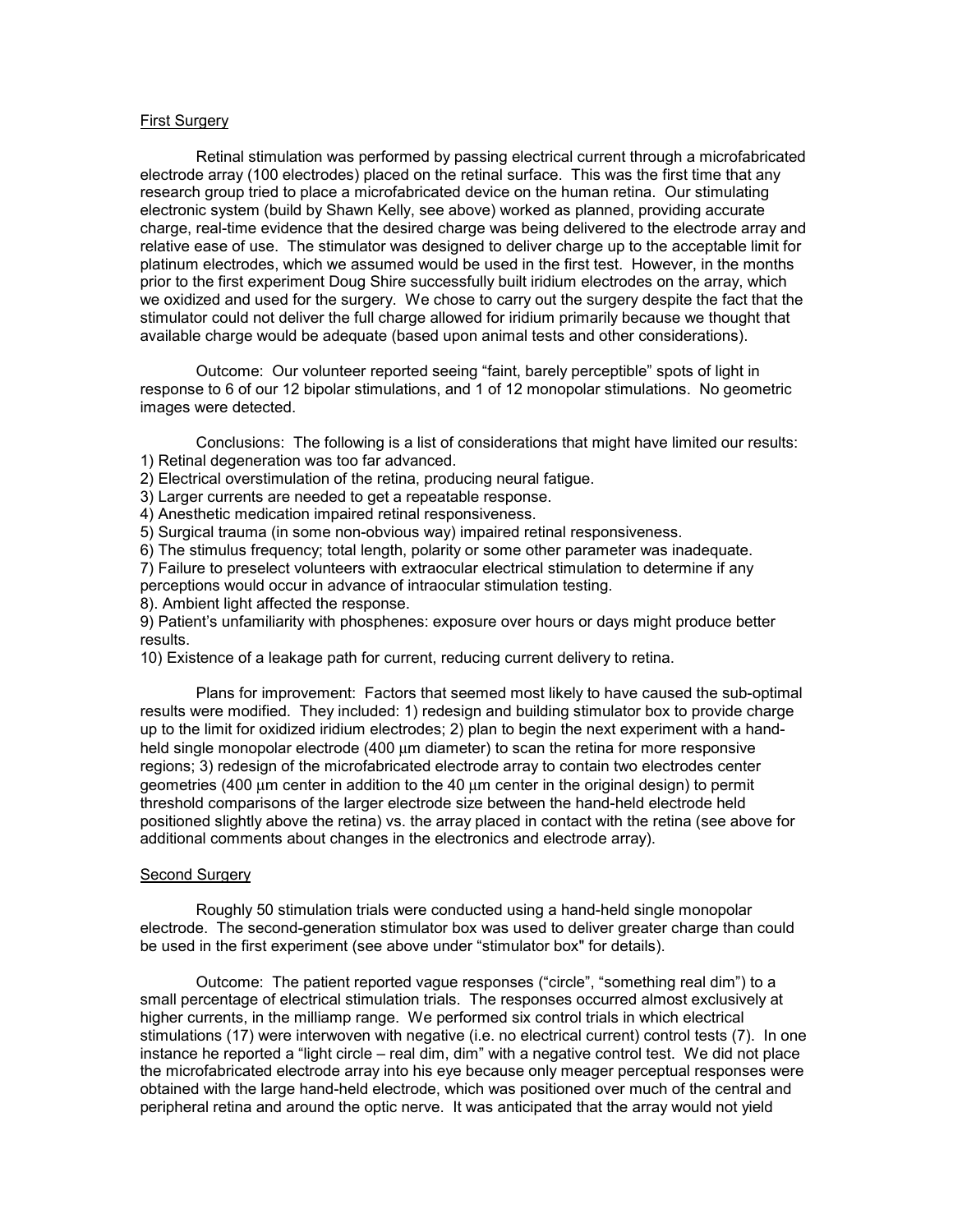better results and attempts to insert the array would have (slightly) increased the risk of damaging the eye.

Conclusions: Primary considerations to explain the poor perception included: 1) insufficient charge delivered to retina; 2) surgical manipulation or medications might have altered retinal responsiveness; 3) retinal condition was too far advanced to respond to electrical stimulation. Most of the considerations listed in the section regarding the first surgery seemed less relevant.

Plans for improvement: 1) Pre-select next patient by performing extraocular electrical stimulation as a screening test to hopefully identify patients whose retinas might be more responsive to electrical stimulation. Subsequent extraocular stimulation testing revealed that our third patient could perceive much more detailed visual perceptions than had been obtained in our first two intraocular stimulation experiments, but only at phase durations at or greater than 4 millisec. (The longest phase duration used in the two prior experiments was 2.5 millisec.) 2) Redesign the stimulator box to deliver at least 16 millisec phase durations (which was the maximum used in the extraocular stimulation screening test; see a "stimulator box" above for more details).

## Third Surgery

One hundred sixteen stimulations were performed. The first 48 stimulations were delivered with a single hand-held electrode; the remaining 68 were delivered with both the larger and smaller electrodes on the microfabricated electrode array.

Outcome: Thresholds were obtained for each of the three electrode types: 1) single electrode held in the mid-vitreous cavity and near the retina; 2) large electrodes (400 µm diameter) on microfabricated electrode array positioned on the retina; 3) small (40 µm diameter) electrodes on microfabricated array positioned on the retina. Reproducible perceptions were obtained and nearly flawless performance on control testing was obtained. No clear and consistent perceptions with geometric detail were obtained. Table 1 summarizes all stimulations and responses.

#### Summary of human test results to date.

The third test produced the best responses by far. The two seemingly most significant considerations to explain the improved results include use of considerably longer stimulus phase durations and less advanced state of retinal degeneration. Despite similar visual acuity among the three patients, the last patient developed visual loss later in life, her progression was slower and her optic nerve was not pale (unlike the first two patients). The substantially better results obtained with the extraocular stimulation screening test in the third patient compared to the second patient (who underwent this test after his intraocular stimulation experiment) correlated with better intraocular test results. This screening test will be used to help select future volunteers for the intraocular experiment.

The inability to obtain perceptions with geometric detail (by us or the Hopkins' group) still calls into question the potential clinical value of a retinal prosthesis. The suboptimal results could be explained by the advanced state of retinal degeneration of the patients tested to date, in which case it is possible that patients with less advanced retinal degeneration could be helped by intraocular stimulation. Hence, we plan to test patients with healthier retinas in the future. It is also possible that chronic retinal stimulation of very advanced patients might produce more detailed perceptions over time (vs. testing only during an acute surgical trial). We are therefore considering the possibility of chronically implanting a stimulating electrode array (without active electronics) as a means of testing retinal responsiveness over weeks to months to learn if perceptions improve over time.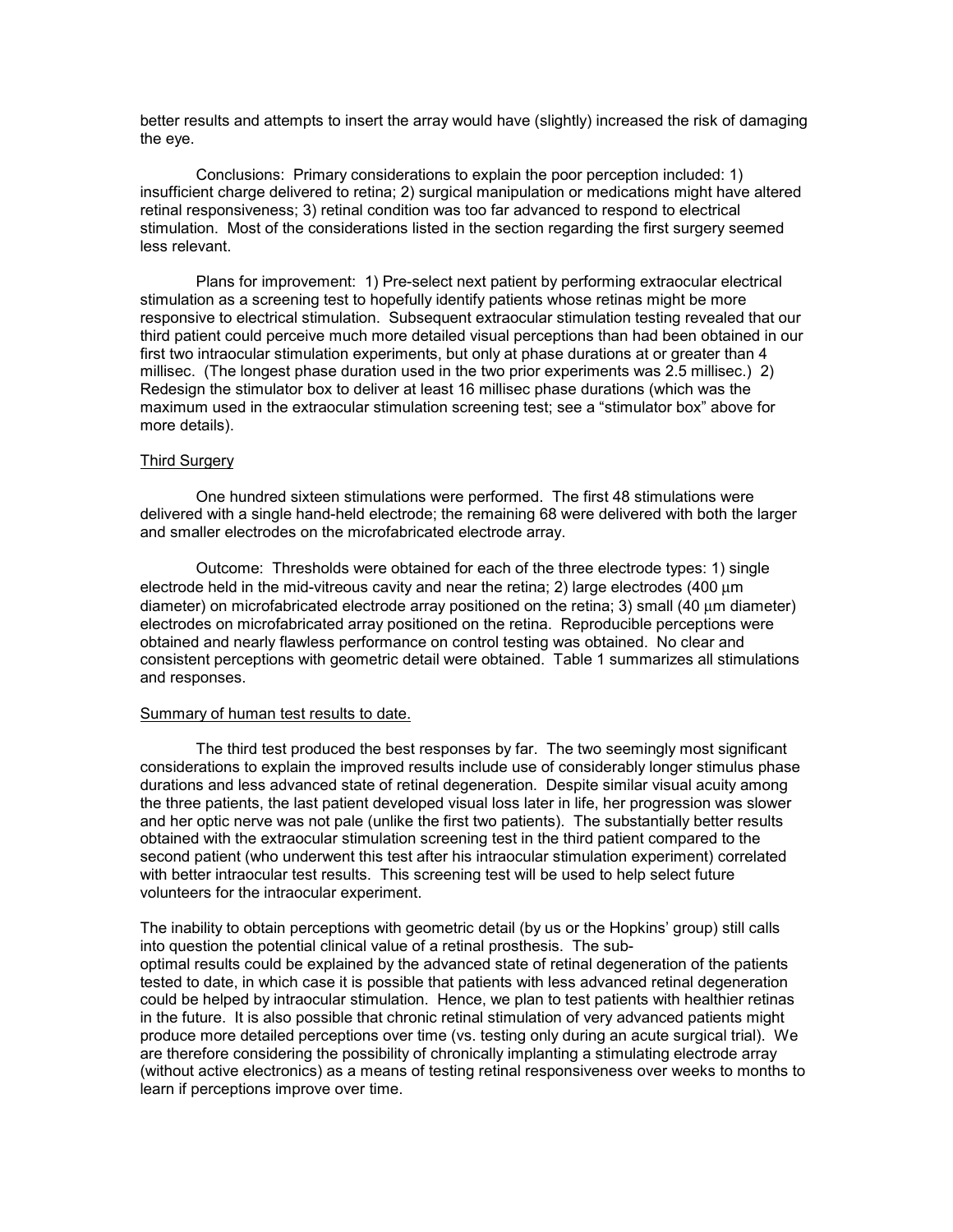# **Stimulus Strategy and Perceptual Results: Third Human Surgery**

| (Listed chronologically)   |                                             |                                              |                                                                                                                                                                                                                                                                              |                                                                                                                                                                                                                                   |                                                                                                                                                                                                                                                                                  |
|----------------------------|---------------------------------------------|----------------------------------------------|------------------------------------------------------------------------------------------------------------------------------------------------------------------------------------------------------------------------------------------------------------------------------|-----------------------------------------------------------------------------------------------------------------------------------------------------------------------------------------------------------------------------------|----------------------------------------------------------------------------------------------------------------------------------------------------------------------------------------------------------------------------------------------------------------------------------|
| <b>Electrode type</b>      | Location                                    | <b>Phase durations</b><br>tried              | <b>Range of Current</b><br>(per electrode)                                                                                                                                                                                                                                   | Approximate<br><b>Threshold Current</b>                                                                                                                                                                                           | <b>Example of</b><br>perception                                                                                                                                                                                                                                                  |
| Single hand-held electrode | Mid-vitreous                                | 16 msec<br>$(30 \text{ Hz}/1.5 \text{ sec})$ | 49-147 µA                                                                                                                                                                                                                                                                    | 147 uA                                                                                                                                                                                                                            | Dark triangle                                                                                                                                                                                                                                                                    |
|                            |                                             | 8 msec                                       | 147-294 uA                                                                                                                                                                                                                                                                   | 250 µA                                                                                                                                                                                                                            | Round flash, like a pea<br>seen at arms length.                                                                                                                                                                                                                                  |
|                            |                                             | 4 msec                                       | 245-588 µA                                                                                                                                                                                                                                                                   | 490 uA                                                                                                                                                                                                                            | Round, like a mushroom on<br>its side, with a hard-to-see<br>tail extending to the left.                                                                                                                                                                                         |
|                            |                                             | 2 msec                                       | 784-1176 µA                                                                                                                                                                                                                                                                  |                                                                                                                                                                                                                                   | No perception.                                                                                                                                                                                                                                                                   |
| Single hand-held electrode | Retinal surface                             | 8 msec                                       | 49-147 µA                                                                                                                                                                                                                                                                    | 147 µA                                                                                                                                                                                                                            | Dark spot                                                                                                                                                                                                                                                                        |
|                            |                                             | 16 msec                                      | 49-58 µA                                                                                                                                                                                                                                                                     | 58 µA                                                                                                                                                                                                                             | Butterfly; size of a quarter.                                                                                                                                                                                                                                                    |
| Large electrodes on array  | Peripheral retinal surface                  | 8 msec (6 Hz)                                | 49-9800 µA                                                                                                                                                                                                                                                                   | All 8 electrodes: 196 µA.<br>Column 1 (4 electrodes):<br>245 µA.<br>2 electrodes: 343 µA.                                                                                                                                         | All 8 electrodes: broken<br>diagonal line.<br>Column 1 (4 electrodes):<br>line, not broken, dark.,<br>yellow.<br>2 electrodes: very faint<br>image.                                                                                                                              |
| Small electrodes on array  | Peripheral retinal surface                  | 8 msec                                       | Single electrode (9,1): 74-<br>592 µA                                                                                                                                                                                                                                        | Single electrode: --.                                                                                                                                                                                                             | No perception.                                                                                                                                                                                                                                                                   |
| Large electrodes on array  | Macular surface                             | 8 msec                                       | Two electrodes: 147-441 µA.<br>Single electrode: 245-441uA.<br>All 8 electrodes: 245 µA.                                                                                                                                                                                     | Two electrodes: 441 µA.<br>Single electrode: 392-441<br>μA.<br>All 8 electrodes: 245 µA.                                                                                                                                          | Two electrodes: clouds;<br>non-descript; flashing.<br>Single electrode: light path, 3)<br>inches.                                                                                                                                                                                |
| Large electrodes on array  | Macular surface; slightly<br>more inferior. | 8 msec                                       | Two electrodes: 245-637<br>μA.<br>Single electrode: 245-637<br>μA.                                                                                                                                                                                                           | Two electrodes: 245 uA.<br>Single electrode<br>(10,10):441 µA. Single<br>electrode (1,10): 588 µA.                                                                                                                                | All 8 electrodes: different<br>sized broken spots.<br>Two electrodes: flashing<br>dark spots.<br>Single electrode (10,10):<br>dark spot; Single electrode<br>(1,10): less distinct flash.                                                                                        |
|                            |                                             | 8 msec (30 Hz)                               | Two electrodes (1,10; 10,1):<br>392 uA.<br>One electrode (1,1): 392-<br>637 uA.                                                                                                                                                                                              | Two electrodes (1,10; 10,1):<br>392 µA.<br>One electrode (1,1): 392-<br>637 uA.                                                                                                                                                   | Two electrodes (1,10; 10,1):<br>spots are dark and different<br>sizes.<br>One electrode (1,1): no<br>perception.                                                                                                                                                                 |
|                            |                                             | 8 msec (6 Hz)                                | Single electrode (10,10):<br>392-588 µA.                                                                                                                                                                                                                                     | Single electrode (10,10):<br>539 uA.                                                                                                                                                                                              | Single electrode (10,10):<br>faint spot(s).                                                                                                                                                                                                                                      |
| Small electrodes on array  | Macular surface, inferior.                  | 8 msec (6 Hz)                                | Single electrode (9,10):<br>148-592 µA.<br>Column 9 (8 electrodes):<br>296-444 µA.<br>Columns 8,9 (16<br>electrodes): 444 µA.<br>Columns 7,8,9 (24<br>electrodes):444 uA.<br>Column(s): 2; 2&3; 2,3 & 4:<br>444 uA.<br>Column 7,8 & 9 (bipolar &<br>monopolar): 444 -740 µA. | Single electrode $(9,10)$ : --.<br>Column 9 (8 electrodes): --.<br>Columns 8,9 (16<br>electrodes):444 µA.<br>Columns 7,8,9 (24<br>electrodes): --.<br>Column(s): 2; $2\&3; 2$<br>$&4:-$ .<br>Column 7,8 & 9 (bipolar):<br>592 µA. | Single electrode (9,10): no<br>perception.<br>Column 9 (8 electrodes): no<br>perception.<br>Columns 8,9 (16<br>electrodes): mist.<br>Columns 7,8,9 (24<br>electrodes): mist.<br>Column(s): 2; 2&3; 2,3&4:<br>no perception.<br>Column 7,8 & 9 (bipolar):<br>no perception; mist. |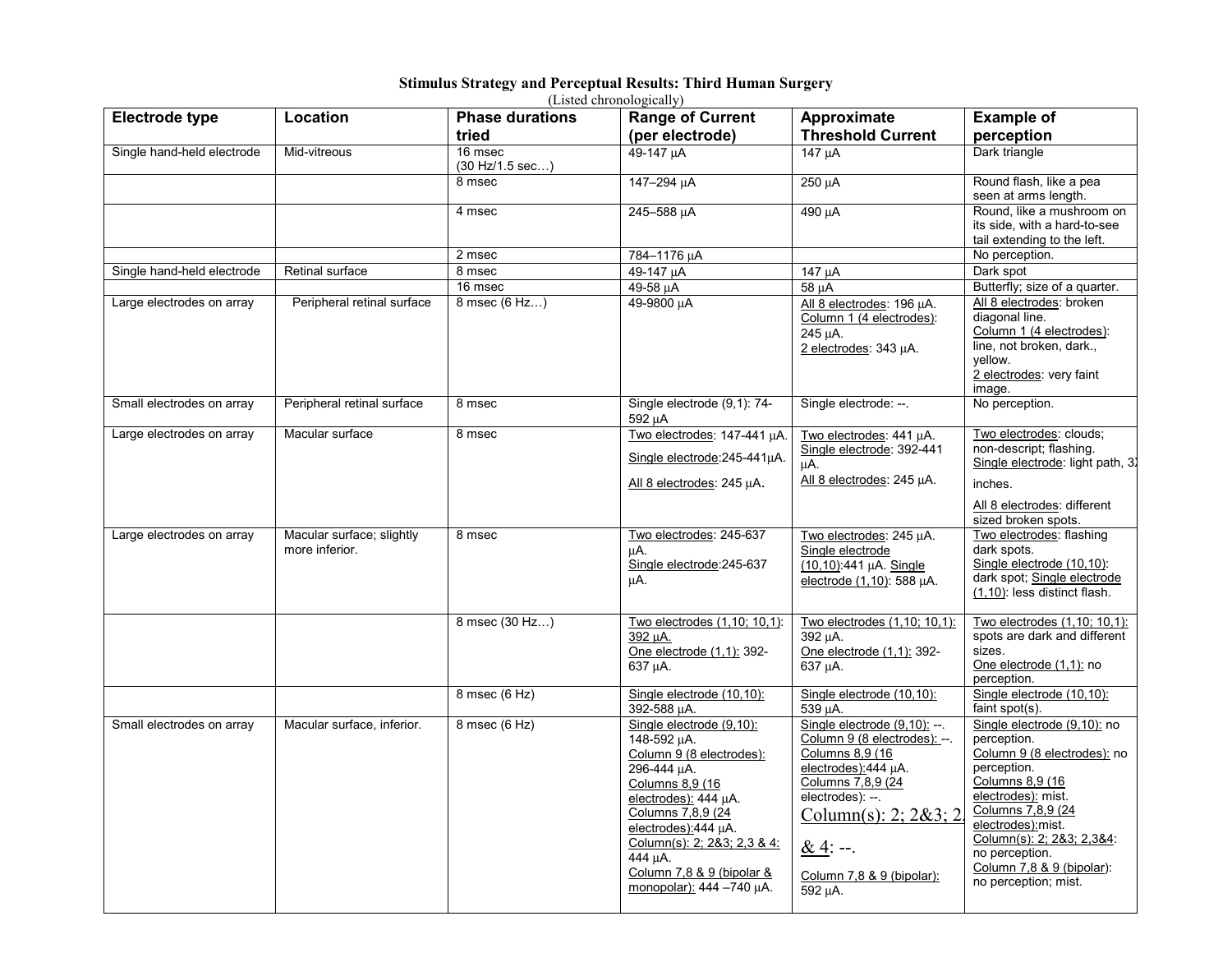# **1.2 Biocompatibility Tests**

The ultimate goal of this work is to become surgically capable of implanting a prototype prosthetic device in an animal eye for months without adverse ocular reaction. Drs. Rizzo, Loewenstein and Shahin have conducted experiments related to in-vivo biocompatibilty of an implanted device. These tests, which over the past nine months have been performed in 24 rabbits, 3 dogs and 12 pigs, have mostly involved surgical methods to remove cortical vitreous and to attach a stimulating electrode array to the retinal surface. Additionally, tests of biocompatibility of bulk materials of a fully microfabricated electrode array and separately of an epoxy used in the construction of our prototype prosthesis were performed over a one year long period in three animals.

Ocular examinations of the animals that underwent surgery to remove cortical vitreous or to glue an array on the retinal surface revealed in roughly 75% of cases moderate to severe intraocular inflammation. These reactions occurred despite use of ocular and systemic corticosteriods and use of two-staged surgical procedures in some animals. Use of our novel retinal glue (previously described to you) achieved retinal adhesion in only roughly 1/3 of the cases in which gluing was attempted. The major limitation seemed to be the difficulty drying the retinal field to enhance bonding of the glue. In all but one case in which gluing was successfully accomplished, subsequent follow-up revealed detachment of the array from the retina up to two months post-operatively. The reasons for such late failures are unclear. Continued difficulty in achieving complete surgical success has made it impossible to perform long-term tests of implanted prototypes, as described in our report of last year to Keck.

The bulk materials biocompatibility tests revealed no physiologic or histologic compromise of the retina.

### **1.3 Hermetic encapsulation testing**

The implantable electronic components of a retinal prosthesis will not function if directly exposed to the fluids in the eye. A protocol was developed to determine the chronic *in vitro* electronic stability of an implant encapsulated in a transparent silicone elastomer.

Draper Laboratory, with the assistance of graduate student Joshua Moss, had designed and constructed a sensitive, automated in vitro test apparatus. The apparatus can measure subpicoampere current leakage and support multiple test specimens in a heated saline environment indefinitely. In addition, models that reproduce the salient dimensions and material interfaces of the proposed prosthesis have been designed and fabricated. Each model contained two platinum wires, a silicone-polyimide interface and either a silicone-platinum or a silicone-Teflon<sup>IM</sup> interface. The models were immersed in saline, and the platinum wires were used to detect saline leakage at any of the material interfaces. A complete electric circuit from the saline to the wires therefore represented a potential leakage path to the components of an actual implant. At  $37^{\circ}$ C, one volt was applied across the saline and platinum wires. Currents between the wires and saline were measured every 10 to 15 minutes over 4 to 8 weeks.

In early tests, six models exhibited no deleterious leakage at the silicone-polyimide interface for at least four weeks, indicating that silicone elastomer is an effective encapsulant at the silicone-polyimide interface. Also, a silicone-platinum interface showed no leakage while a silicone-Teflon interface was predictably unsuccessful. However, the models are becoming increasingly sophisticated and more representative of an actual implant, and three of three of the most recent models have shown leakage at almost all interfaces. We are now researching existing techniques for encapsulating implantable electronics with appropriate feed-through and evaluating them for applicability to this project. An encapsulation technique combining silicone and epoxy will be tested with new models in the coming months.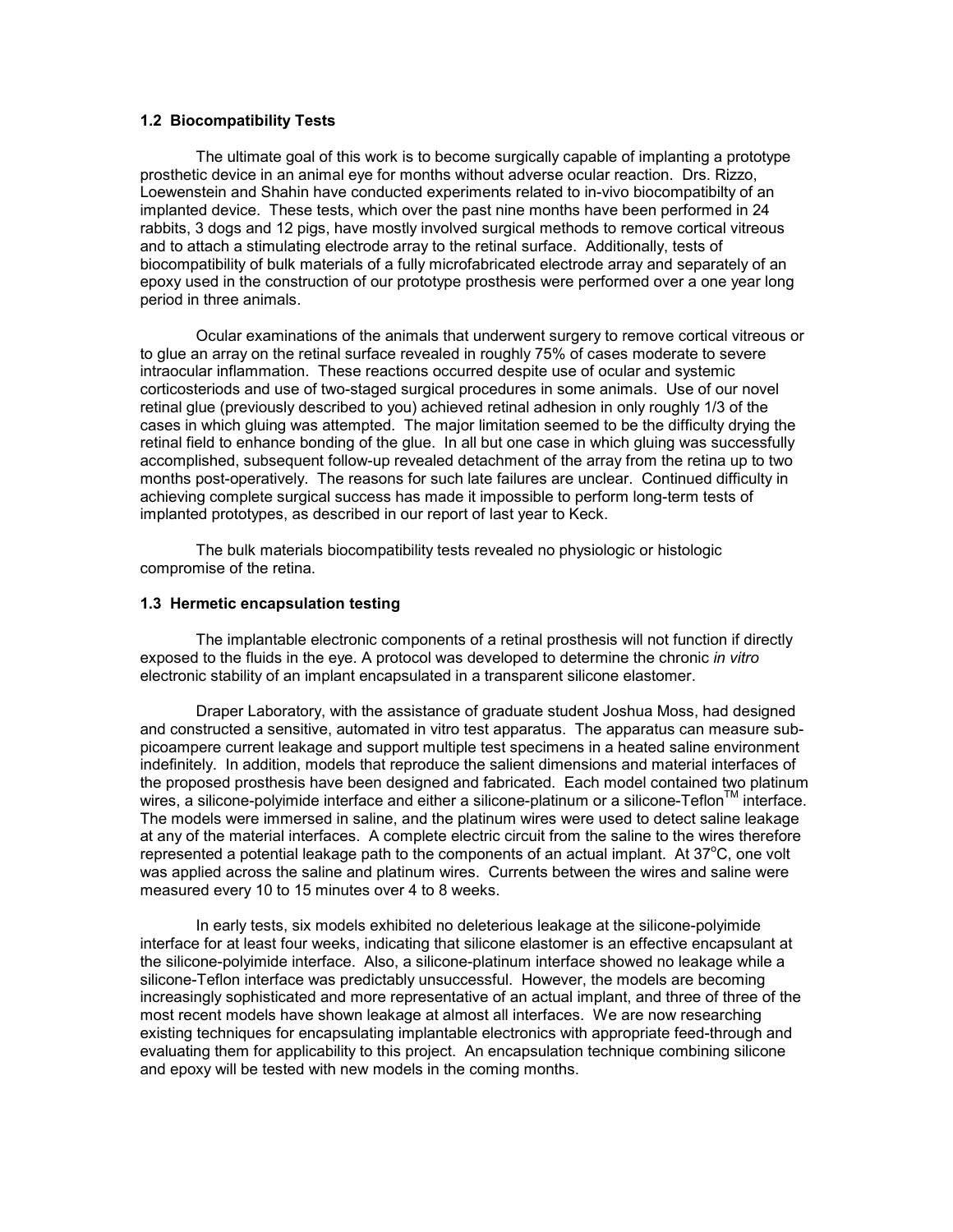### **1.4 Mechanical design of second-generation retinal prosthesis**

The "next generation" design moves the majority of the implant off of the sensitive retina and places the power/drive electronics onto an intraocular support structure positioned in the plane of the normal lens of the eye. The only required part of the implant in contact with the retina is the electrode array that is light, flexible, and significantly less damaging to the eye. The primary objective was to minimize contact with the retina and improve the design of our retinal prosthesis to enhance its long-term biocompatibility.

The mechanical design of the retinal implant prosthesis has evolved to take advantage of lessons learned from previous configurations and implant methodologies. In support of the new configuration, Draper has prototyped a platform structure intended to be an inexpensive customdesigned component. Prototypes were created using the StereoLithography (SL) process available at Draper. During the period of performance, five new units were created.

Prototype "dummy" implants were prepared and delivered to Dr. Rizzo for animal testing. Iterative designs were made based upon results at animal surgery. Surgical implantation of the most recent version of the prototype with dummy electronics, which we suspect will be acceptable for long-term testing in rabbits will be performed within the next two weeks.

Draper has continued to develop the IOL design and has fabricated prototypes of the support structure using StereoLithography. As has been noted in the past this process is being utilized for design development only. The photopolymer material is not considered to be a biocompatible material and will not be used as such for chronic testing. The objective has

### **1.5 In-vitro retinal stimulation studies in rabbit**

 In the past year doctoral student Andrew Grumet has made significant progress investigating retinal responses to microelectrode array stimulation. Refinements in experimental methods permitted Andrew to characterize thresholds for generating single spikes in optic nerve fibers on the surface of the rabbit retina.

 Initial measurements of this type will be presented in a poster session at this year's ARVO meeting in May. These experiments employed an electrode array of 61 hexagonallyarranged, ten-micron diameter disks on 70 µm centers, fabricated by Dr. Shire. Each electrode can be used for either stimulation or recording. Stimuli were delivered to locations roughly along a line joining the recording electrode and optic disk, about 100-500 µm away from the recording electrode. Electrically evoked responses exhibited classic properties of action potentials, such as all-or-none and strength-duration behavior. Responses also appeared to be the result of direct (rather than trans-synaptic) stimulation, arriving less than 1ms after the end of the pulse and robust at repetition rates up to 540 Hz. The orientation (relative to the optic disk) and large separation distances of the stimulating and recording electrodes implied retrograde, or axonal, stimulation. The stimulation thresholds (about 0.25µA, or 100pC, for a 400µs pulse) were much lower than most reports in the literature. Possible explanations for the difference could be the small stimulating electrodes and the current confinement resulting from the insulating backplane on which the electrodes were patterned. We were encouraged to find that the threshold charge densities were at least five times below currently accepted limits for safe stimulation (1mC/cm<sup>2</sup> for activated iridium oxide) for pulses less than 600 µs in duration, despite the use of such small stimulating electrodes.

Mr. Grumet has designed and Dr. Shire has fabricated a new electrode array pattern for experiments conducted this spring. Half of the available electrodes are aligned in a rectangular grid and spaced at twenty-five micron intervals. These electrodes were used exclusively for stimulation, permitting detailed mapping of stimulation thresholds as a function of electrode position. Threshold maps of nine fibers were made by sequentially driving a number of these electrodes monopolarly (with distant return) and monitoring the responses at a recording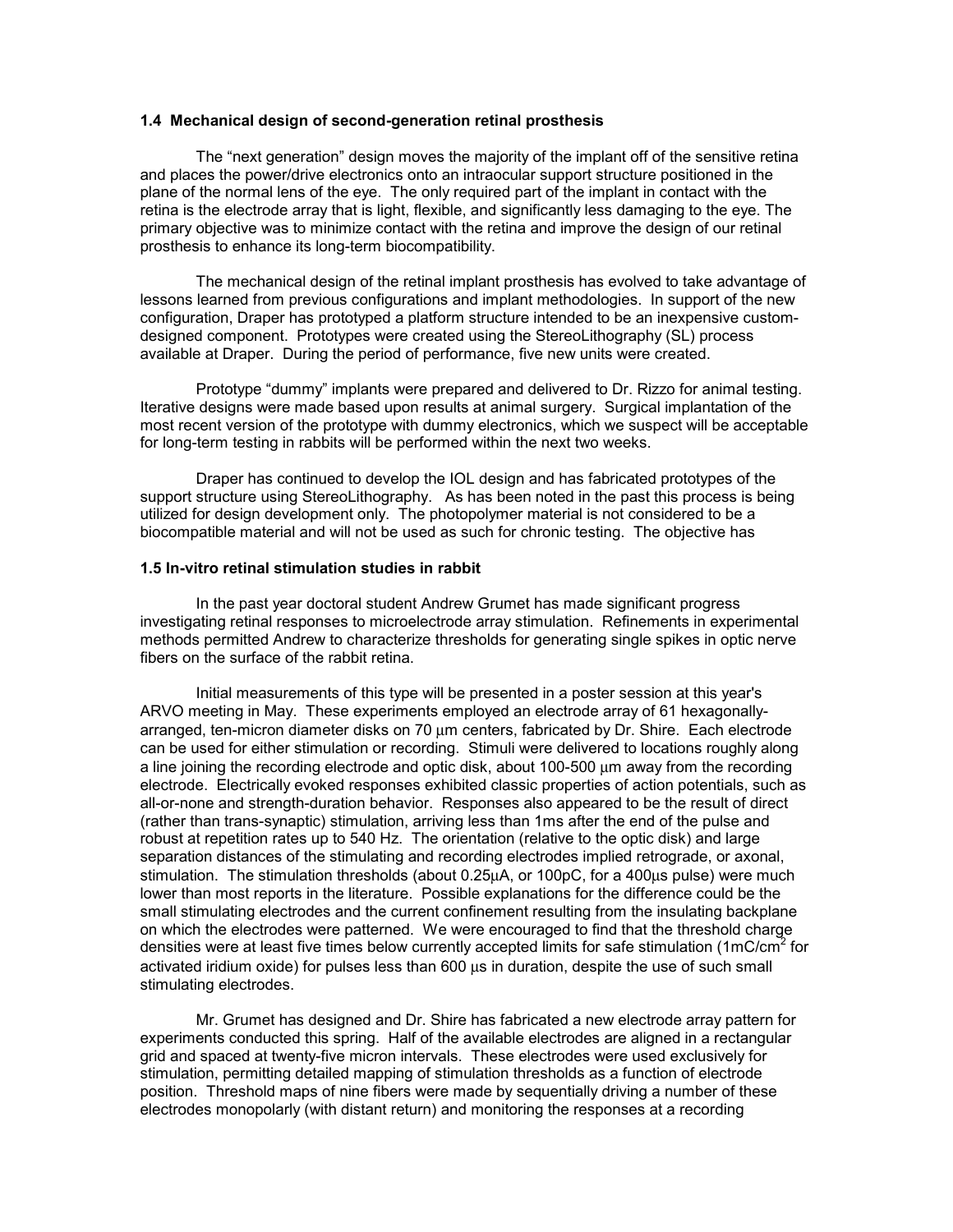electrode. Minima ranged from 0.1 to 0.2 µamps (for a 400 µsec pulse) and increased by approximately tenfold at a distance of 40 µm. Additional measurements were made with the stimulator connected across pairs of these electrodes (bipolar stimulation) to investigate thresholds as a function of field orientation relative to the fiber direction. Thresholds for perpendicular fields were found to be two to three times higher than for parallel fields, provided the fiber was far enough away from the stimulating electrodes (25 um for 50 um dipole spacing) that longitudinal fringing fields were minimal. This last result is qualitatively consistent with theoretical models developed in Mr. Grumet's M.S. thesis and may form the basis for a strategy to minimize fiber stimulation. This should allow an epi-retinal prosthesis to generate a much better quality of visual perceptions.

## **2.0 Problems encountered or unexpected developments**

## Human surgery

 The first two patients showed substantially poorer results than hoped for. We made five changes in procedure (longer pulse durations, larger available currents, inclusion of large as well as small electrodes on the array, the single-needle electrode and the presurgical extraocular stimulation test as part of screening) and selected a patient who appeared to have a less severely degenerated retina. These differences likely helped in yielding much better results in the third patient. All procedural changes will continue to be incorporated in future experiments. The changes in the stimulation box have required a major increase in circuit size and complexity that make the entire system somewhat unwieldy.

### **Biocompatibility**

 It continues to be difficult to reliably remove cortical vitreous from young animal eyes despite use of all methods suggested in the literature. We also continue to experience unacceptable post-operative inflammation in a large percentage of animals. The explanations for the animal-to-animal variation in the tendency to inflammation are unclear. We have not been able to identify a vendor to supply us with older adult animals that might have less adherent cortical viteous (as is true for humans) and possibly be less prone to severe inflammation.

### In-vitro retinal stimulation studies in rabbit

 Andy Grumet has found it difficult to record from a single axon with a microelectrode array when the stimulus is electrical. Electrical stimulation causes a number of axons to fire simultaneously, and microfabricated electrodes are not sufficiently selective to isolate a single fiber. He has circumvented this problem for his doctoral work by recording ganglion cell body responses due to retrograde stimulation.

### Encapsulation of a retinal implant

 The sensitive test system developed by Josh Moss has detected saline leakage in all his more recent tests. Improved methods of bonding to polyimide must be explored. We will also test bonding of the silicone encapsulant to silicon, which could be used rather than polyimide to microfabricate our electrode array.

### **3.0 Further progress expected within the next six months**

 We expect to continue human stimulation tests. We will attempt to identify patients with slightly better retinal function, within criteria established by the human studies committee at the Massachusetts Eye and Ear Infirmary and the Massachusetts Institute of Technology.

 Shawn Kelly has begun preliminary literature research on magnetically coupled transmission and low-power circuits in preparation for advanced circuit design work for his doctorate. He should have a clear plan of attack in place by the end of October.